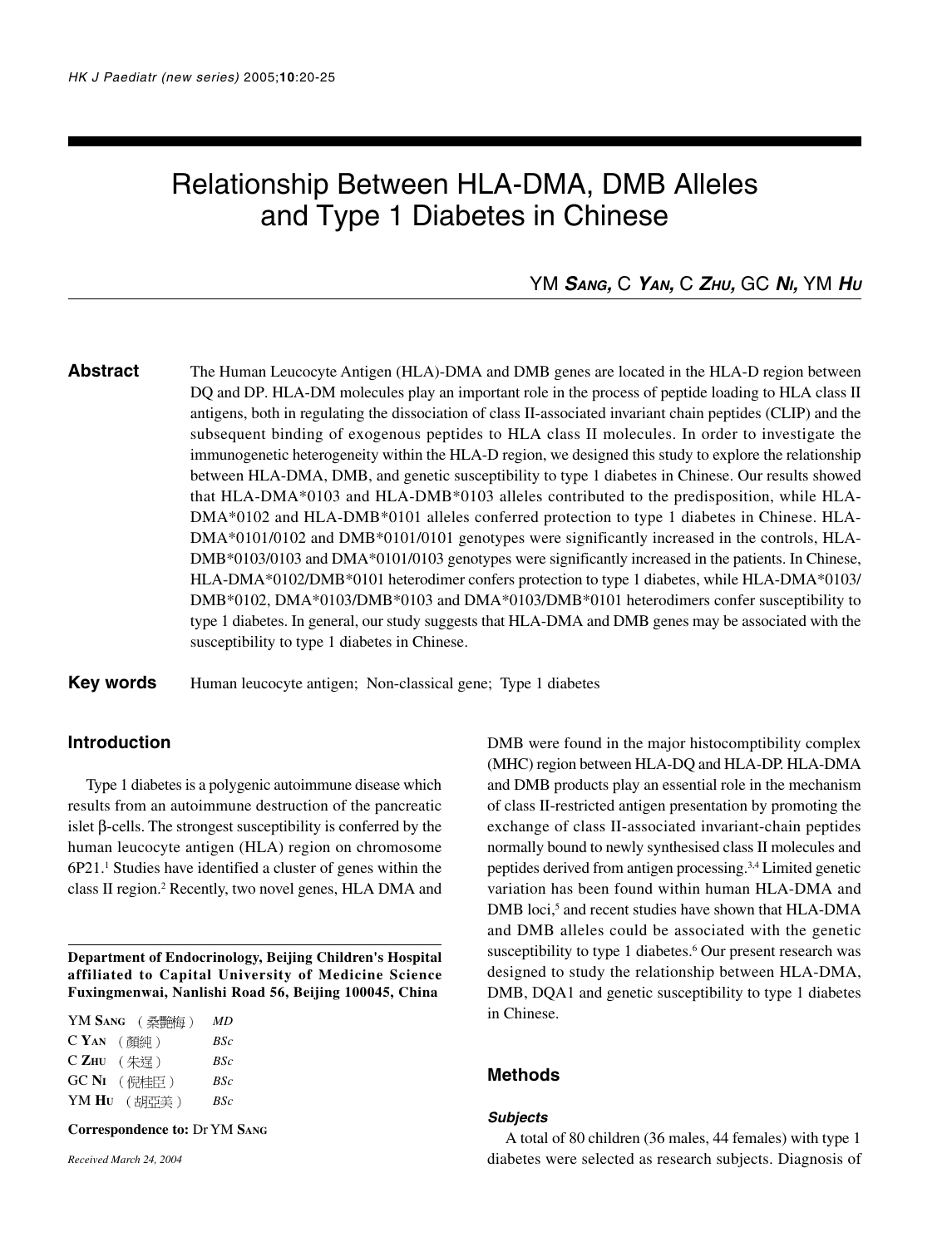type 1 diabetes was made according to WHO criteria. The age at onset of type 1 diabetes ranged from 2.5 to 14 years of age.

Ninety-one healthy adult blood donors were selected as normal controls. They had neither type 1 nor type 2 diabetes, nor a family history of these disorders, and their fasting blood glucose levels were normal. Informed consent for research was obtained from all the subjects.

#### **DMA, DMB and DQA1 Typing**

Genomic DNA was prepared from peripheral blood leucocytes obtained from type 1 diabetes patients and healthy controls. Samples of DNA were separately amplified for the third exon of DMA and DMB genes and the second exon of DQA1 genes by polymerase chain reaction (PCR) techniques.

The sequences of DMA and DMB primers were listed as following:

DMAAMP-A: 5'-GGGTTTCCTATCGCTGAAGTG-3'; DMAAMP-B: 5'-CCAATAGGCAATTGCTGTGTA-3'; DMBAMP-A: 5'-CGGCCACCATCTGTGCAAGT-3'; DMBAMP-B: 5'-CCAGTCCCGAAGGATGGGCT-3';7

The sequences of DQA1 primers: DQAAMP-A: 5'-ATGGTGTAAACTTGTACCAGT-3'; DQAAMP-B: 5'-TTGGTAGCAGCGGTAGAGTTG-3'.

PCR-amplified DNA was denatured and dotted onto nylon membrane, DNA was ultraviolet bound to the membrane after which DMA, DMB and DQA1 oligotyping was performed to classify four HLA-DMA, five HLA-DMB and one DQA1 allele (DQA1\*0501). Sequences of the specific oligonucleotide probes were listed in Table 1.8

#### **Statistical Analysis**

Statistical analysis of the distribution of HLA-DMA, DMB and DQA1 alleles in patients and healthy subjects was done by the chi-square test or Fisher's exact test when any value was less than five. Values was corrected (Pc) by multiplying the number of alleles compared, i.e,  $\times$  4 for DMA alleles and  $\times$  5 for DMB alleles.

### **Results**

Our study showed that HLA-DMA\*0103 and DMB\*0103 alleles were significantly increased in the patients with type 1 diabetes mellitus, which confer predisposition to type 1 diabetes. HLA-DMA\*0102 and DMB\*0101 alleles were significant decreased in patients which confer protection to type 1 diabetes (Tables 2 & 3). DMA\*0101/0102 and DMB\*0101/0101 phenotypes were significantly increased in the controls (42% vs 10.8%; 46% vs 7.1%, respectively, Pc<0.01), these two phenotypes are protective ones in Chinese. DMB\*0103/0103 and DMA\*0101/0103 phenotypes were susceptive phenotypes in Chinese (Tables 4 & 5).

The patients were classified into two groups according to whether carry the DQA1\*0501 allele or not, The frequency distribution of DMA and DMB alleles in the two groups were studied (Tables 6 & 7). Results showed that frequencies of susceptible DM alleles in two groups having no significant difference. We also studied the distribution of DMA, DMB alleles in patients and controls carrying DQA1\*0501 allele (Tables 8 & 9). DMA\*0103 allele is significantly increased in controls with DQA1\*0501 allele. DMA\*0102 and DMB\*0101

| Probe      | <b>Sequence</b>               | Specificity      | <b>Position</b> |
|------------|-------------------------------|------------------|-----------------|
| DMA*01:    | 5'-AAATTGACCGCTACACAG-3'      | $0101 + 0102$    | 247-265         |
| $DMA*02:$  | 5'-ATCATTCCGTCCCTGTGG-3'      | $0101 + 0103$    | 116-133         |
| DMA*03:    | 5'-ATTCCATCCCTGTGGAAG-3'      | $0102 + 0104$    | 119-136         |
| DMA*04:    | 5'-GAAATTGACCACTACACAG-3'     | 0103             | 247-265         |
| $DMA*05:$  | 5'-GAAATTGACTGCTACACAG-3'     | 0104             | 247-265         |
| DMB*01:    | 5'-AGCAGTGCGCACAAGACT-3'      | $0101 + 0103$    | 142-159         |
| DMB*02:    | 5'-AGCAGTGAGCACAAGACT-3'      | 0102             | 142-159         |
| $DMB*03:$  | 5'-AGCAGTGTGCACAAGACT-3'      | $0104 + 0105$    | 142-159         |
| $DMB*04:$  | 5'-GTAGAGCACATTGGGGCTC-3'     | $0101+0102+0105$ | 244-262         |
| DMB*05:    | 5'-GTAGAGCACACTGGGGCTC-3'     | $0103+0104$      | 244-262         |
| DOA1*7504: | 5'-CTT GAA CAG TCT GAT TAA-3' | 0501             |                 |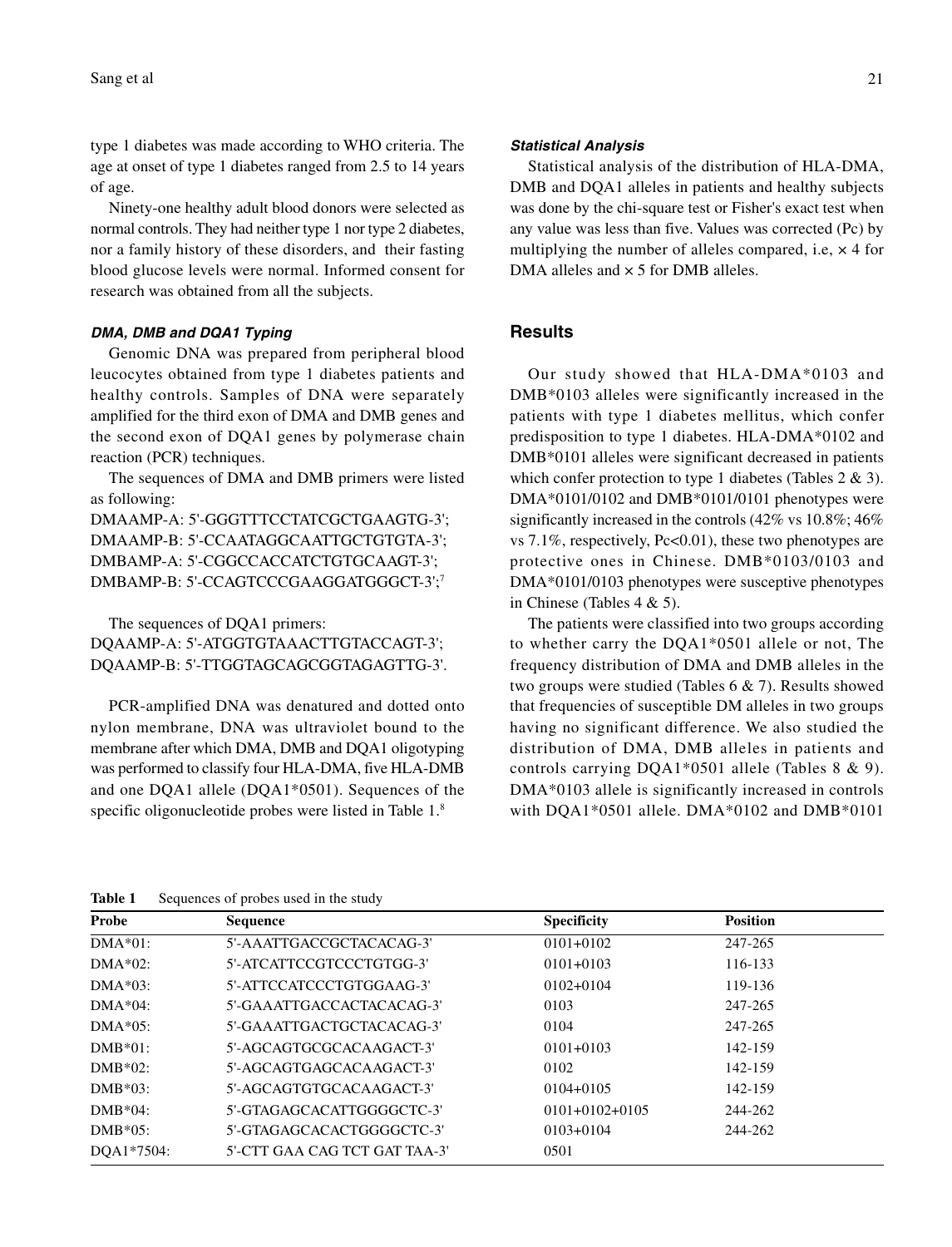| <b>Alleles</b> | <b>Patients</b> |      | <b>Controls</b> |      | $_{\rm RR}$ | Pc        |  |
|----------------|-----------------|------|-----------------|------|-------------|-----------|--|
|                | $(N=74)$        |      | $(N=88)$        |      |             |           |  |
|                | n               | $\%$ | $\mathbf n$     | $\%$ |             |           |  |
| DMA*0101       | 96              | 64.9 | 115             | 65.3 |             | <b>NS</b> |  |
| DMA*0102 (PR)  | 8               | 5.4  | 37              | 21.0 | 0.17        | < 0.01    |  |
| DMA*0103 (SU)  | 37              | 25   | ┑               | 4.0  | 11.57       | < 0.01    |  |
| DMA*0104       |                 | 4.7  | 17              | 9.7  | 0.44        | <b>NS</b> |  |

Table 2 Frequencies of HLA-DMA alleles in patients with type 1 diabetes and controls

PR: protective; SU: susceptive

Table 3 Frequencies of DMB alleles in patients with type 1 diabetes and controls

| <b>Alleles</b> | <b>Patients</b><br>$(N=70)$ |      | <b>Controls</b> |          | $_{\rm RR}$ | Рc        |  |
|----------------|-----------------------------|------|-----------------|----------|-------------|-----------|--|
|                |                             |      |                 | $(N=87)$ |             |           |  |
|                | n                           | $\%$ | $\mathbf n$     | $\%$     |             |           |  |
| $DMB*0101(PR)$ | 40                          | 28.6 | 104             | 59.8     | 0.34        | < 0.01    |  |
| DMB*0102       | 32                          | 22.9 | 28              | 16.1     | 1.30        | <b>NS</b> |  |
| $DMB*0103(SU)$ | 37                          | 26.4 | 19              | 10.9     | 2.68        | < 0.05    |  |
| DMB*0104       | 27                          | 19.3 | 18              | 21.8     | 1.05        | <b>NS</b> |  |
| DMB*0105       | 4                           | 2.9  | 5               | 3.6      | 0.73        | NS        |  |

PR: protective; SU: susceptive

**Table 4** Frequencies of HLA-DMA phenotype in patients with type 1 diabetes and controls

| <b>DMA</b> phenotype | <b>Patients</b> |      | <b>Controls</b> |      | <b>RR</b> | Pc        |  |
|----------------------|-----------------|------|-----------------|------|-----------|-----------|--|
|                      | $(N=74)$        |      | $(N=88)$        |      |           |           |  |
|                      | n               | $\%$ | $\mathbf n$     | $\%$ |           |           |  |
| 0101/0101            | 23              | 31.1 | 27              | 30.7 | 1.02      | <b>NS</b> |  |
| $0101/0102$ (PR)     | 8               | 10.8 | 37              | 42.0 | 0.17      | < 0.01    |  |
| $0101/0103$ (SU)     | 37              | 50.0 | ┑               | 8.0  | 11.57     | < 0.01    |  |
| 0101/0104            |                 | 6.8  | 17              | 19.3 | 0.30      | <b>NS</b> |  |
| 0104/0104            |                 | 1.4  | $\overline{0}$  |      |           | <b>NS</b> |  |

PR: protective; SU: susceptive

Table 5 Frequencies of HLA-DMB phenotype in patients with type 1 diabetes and controls

| <b>DMB</b> phenotype | <b>Patients</b> |          | <b>Controls</b>  |                  | RR   | Pc        |  |
|----------------------|-----------------|----------|------------------|------------------|------|-----------|--|
|                      | $(N=70)$        |          | $(N=87)$         |                  |      |           |  |
|                      | n               | $\%$     | $\mathbf n$      | $\%$             |      |           |  |
| $0101/0101$ (PR)     | 11              | 15.7     | 40               | 46.0             | 0.22 | < 0.01    |  |
| 0101/0102            | 10              | 14.3     | 8                | 9.2              | 1.65 | <b>NS</b> |  |
| 0101/0103            | 11              | 15.7     | 10               | 11.5             | 1.44 | <b>NS</b> |  |
| 0101/0104            |                 | 1.4      | 2                | 2.3              | 0.62 | <b>NS</b> |  |
| 0101/0105            |                 | 1.4      | 4                | 4.6              | 0.30 | <b>NS</b> |  |
| 0102/0102            | $\overline{c}$  | 2.9      | $\overline{4}$   | 4.6              | 0.61 | <b>NS</b> |  |
| 0102/0103            | 8               | 11.4     | 2                | 2.3              | 5.48 | <b>NS</b> |  |
| 0102/0104            | 10              | 14.3     | 9                | 10.3             | 1.44 | <b>NS</b> |  |
| 0102/0105            | $\mathbf{0}$    | $\theta$ |                  | 1.1              |      | <b>NS</b> |  |
| 0103/0103 (SU)       | 7               | 10.0     | $\theta$         | $\mathbf{0}$     |      | < 0.05    |  |
| 0103/0104            | 4               | 5.7      |                  | 6.9              | 0.69 | <b>NS</b> |  |
| 0104/0104            | 3               | 4.3      | $\Omega$         | $\overline{0}$   |      | <b>NS</b> |  |
| 0104/0105            |                 | 1.4      | $\Omega$         | $\mathbf{0}$     |      | <b>NS</b> |  |
| 0105/0105            |                 | 1.4      | $\boldsymbol{0}$ | $\boldsymbol{0}$ |      | <b>NS</b> |  |

PR: protective; SU: susceptive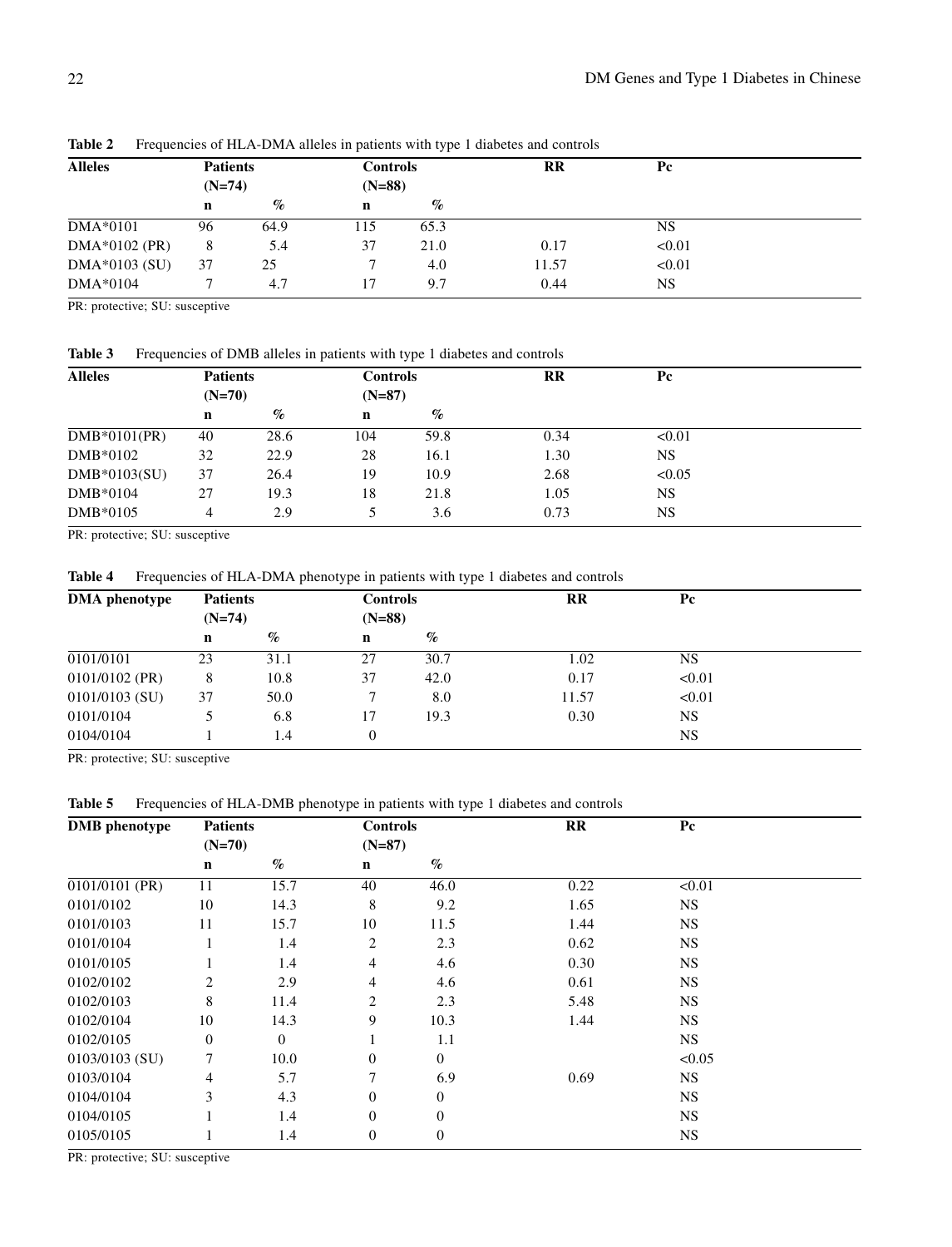| <b>Alleles</b> |                 | $DQA1*0501 (+)$ |                 | $DQA1*0501$ (-) | Pc        |  |
|----------------|-----------------|-----------------|-----------------|-----------------|-----------|--|
|                | <b>Patients</b> |                 | <b>Patients</b> |                 |           |  |
|                | $N=44$          | $\%$            | $N=30$          | $\%$            |           |  |
| $DMA*0101$     | 43              | 97.7            | 30              | 100             | <b>NS</b> |  |
| $DMA*0102$     |                 | 11.4            | 3               | 10              | <b>NS</b> |  |
| $DMA*0103$     | 23              | 52.3            | 14              | 46.7            | <b>NS</b> |  |
| DMA*0104       | 6               | 13.6            | 3               | 10              | <b>NS</b> |  |

Table 6 Frequencies of DMA alleles in patients with or without DQA1\*0501 alleles

Table 7 Frequencies of DMB alleles in patients with or without DQA1\*0501 alleles

| <b>Alleles</b> | DOA1*0501 $(+)$ |      | $DQA1*0501$ (-) |      | Pc        |  |
|----------------|-----------------|------|-----------------|------|-----------|--|
|                | <b>Patients</b> |      | <b>Patients</b> |      |           |  |
|                | $N=41$          | $\%$ | $N=29$          | $\%$ |           |  |
| $DMB*0101$     | 19              | 46.3 | 15              | 51.7 | <b>NS</b> |  |
| DMB*0102       | 14              | 34.1 | 12              | 41.4 | <b>NS</b> |  |
| DMB*0103       | 20              | 48.8 | 10              | 34.5 | <b>NS</b> |  |
| DMB*0104       | 8               | 19.5 |                 | 24.1 | <b>NS</b> |  |
| DMB*0105       |                 | 2.4  | 2               | 6.9  | <b>NS</b> |  |

Table 8 Distribution of DMA alleles in subjects with DQA1\*0501 alleles

| <b>Alleles</b>  |          | DOA1*0501+Patient |          | DOA1*0501+Control | <b>RR</b> | Pc        |  |
|-----------------|----------|-------------------|----------|-------------------|-----------|-----------|--|
|                 | $(N=44)$ |                   | $(N=30)$ |                   |           |           |  |
|                 | n        | $\%$              | n        | $\%$              |           |           |  |
| $DMA*0101$      | 43       | 97.7              | 30       | 100               |           | <b>NS</b> |  |
| $DMA*0102$ (PR) |          | 11.3              | 12       | 40                | 0.20      | < 0.05    |  |
| $DMA*0103$ (SU) | 23       | 52.3              | 2        | 6.7               | 15.88     | < 0.01    |  |
| $DMA*0104$      | 6        | 13.6              |          | 16.7              | 0.82      | <b>NS</b> |  |

PR: protective; SU: susceptive

Table 9 Distribution of DMB alleles in subjects with DQA1\*0501 alleles

| <b>Alleles</b> |    | DOA1*0501+Patient<br>$(N=41)$ |             | DOA1*0501+Control | <b>RR</b> | Pc        |  |
|----------------|----|-------------------------------|-------------|-------------------|-----------|-----------|--|
|                |    |                               |             | $(N=29)$          |           |           |  |
|                | n  | $\%$                          | $\mathbf n$ | $\%$              |           |           |  |
| DMB*0101       | 19 | 46.3                          | 23          | 79.3              | 0.23      | < 0.05    |  |
| DMB*0102       | 14 | 34.1                          | 9           | 31.0              | 1.15      | <b>NS</b> |  |
| DMB*0103       | 18 | 43.9                          | 6           | 20.7              | 3         | <b>NS</b> |  |
| DMB*0104       | 8  | 19.5                          |             | 17.2              | 1.16      | <b>NS</b> |  |
| DMB*0105       |    | 2.4                           | 2           | 6.8               | 0.34      | <b>NS</b> |  |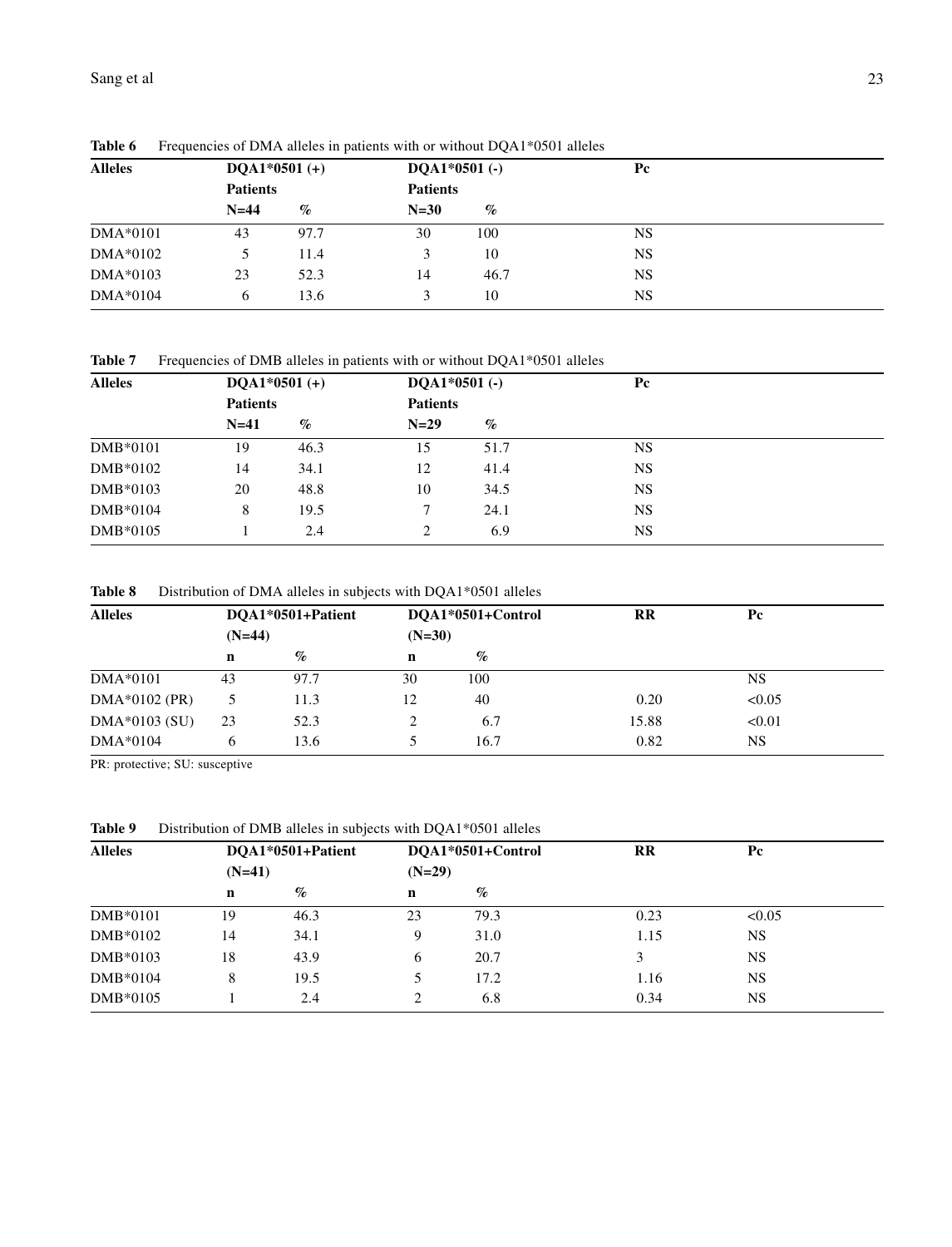allele is significantly higher in controls with DQA1\*0501 allele indicating that these two alleles conferring strong protection to type 1 diabetes. In general, the above results indicated that relationship between DMA, DMB genes and type 1 diabetes maybe not from linkage disequilibrium with class II classical allele-DQA1\*0501.

## **Discussion**

Genetic studies have shown that type 1 diabetes is a polygenic disease of which HLA play the most important role in susceptibility of type 1 diabetes. Within the class II region of HLA, DQB1, DQA1 and DRB1 genes provide the major contribution to type 1 genetic susceptibility and protection.9-12 Other genes in close proximity to the DQ and DR loci also encode molecules which participate in metabolic pathways leading to antigen presentation, such as DMA and DMB.13

Till now, several studies have examined the association between DMA and DMB alleles and susceptibility of type 1 diabetes with varying conclusions. Cucchi-Mouillot studied the relationship between HLA-DMA alleles and type 1 diabetes in Corsician<sup>6</sup> and revealed that DMA\*0101 allele conferred predisposition to type 1 diabetes, while DMA\*0102 confers protection to type 1 diabetes. In a similar study on German patients with type 1 diabetes mellitus,7 HLA-DMA\*0102 and DMB\*0101 conferred protection, but DMB\*0103 contributed to the susceptibility to type 1 diabetes. A study from Italy reported that HLA-DMB alleles have no significant association with type 1 diabetes.14 The type 1 diabetes susceptible MHC DQA1- DQB1 haplotypes were not associated with specific HLA-DMB alleles. We report here for the first time the distribution of DMA and DMB variants in type 1 diabetes and normal controls in Chinese. A significant increase of DMA\*0103 and DMB\*0103 alleles in type 1 diabetes was observed, these alleles confer susceptibility while DMA\*0102 and DMB\*0101 alleles confer protection to type 1 diabetes in Chinese. The above results indicated that HLA-DMA and DMB non-classical genes may also have significant effect on genetic susceptibility of type 1 diabetes, and the relationship between DM and type 1 diabetes have racial differences.

Being worthy to be mentioned, DMA\*0103 gene confers susceptibility to type 1 diabetes both in German and Chinese. In several studies on rheumatoid arthritis and multiple sclerosis,<sup>15,16</sup> this gene also present strong predisposition to these diseases, demonstrating that DMA\*0103 could represent an additional genetic risk marker for susceptibility

of autoimmune disease such as type 1 diabetes. However, these results need to be confirmed by further HLApolymorphism studies on different type 1 diabetes populations.

In our study, a higher frequency of DMA\*0101/0103 and DMB\*0103/0103 phenotypes and decrease of DMA\*0101/0102 and DMB\*0101/0101 phenotypes in patients were observed. In addition, relationship between heterodimers and type 1 diabetes showed that DMA\*0102/ DMB\*0101 heterodimer confer protection, while DMA\*0103/DMB\*0102, DMA\*0103/DMB\*0103 and DMA\*0103/DMB\*0101 heterodimers confer susceptibility to type 1 diabetes in Chinese.

Combined study of relationship between DQA1\*0501, DMA, DMB and susceptibility of type 1 diabetes indicated that relationship between DMA, DMB and type 1 diabetes maybe not from the linkage disequilibrium with class II classical allele DQA1\*0501.

DM molecules play an important role in antigen loading process. DM is an essential cofactor in peptide loading, and it also serves as a editor of antigen loading and presentation, by which to determine the property of antigen to be presented by class II molecules.17-19 Large amount studies have shown that type 1 diabetes is a Th1-dominant disease.<sup>20-23</sup> It can be deduced that in the presentation of antigen, individuals with DM susceptive gene or heterodimer will enable the "susceptive" peptide-class II molecule complex to be survived and presented to the surface of the APC. The peptide may trigger the immune reaction which will cause upregulation of TH1/Th2 ratio, and thus leading to the onset of type 1 diabetes. On the contrary, the individual with DM protective genes or heterodimers will enable the "protective" peptide-class II molecule complex to be survived and presented to the surface of the APC. This antigen may downregulate the ratio of Th1/Th2, and thus avoid the onset of type 1 diabetes.

In general, our results showed that HLA- class II nonclassical alleles-DMA and DMB are involved in pathogenesis of type 1 diabetes. More studies will be needed to confirm the role of DM in the pathogenesis of type 1 diabetes, since the distribution of DM alleles and HLA-class II alleles differs among different ethnic groups.

# **Acknowledgements**

The author would like to thank Dr.Yan Chun and Dr. Hu Yamei for valuable comments and discussions, and thank Dr. Zhu Chen and Dr. Ni Guichen for their support of this research.